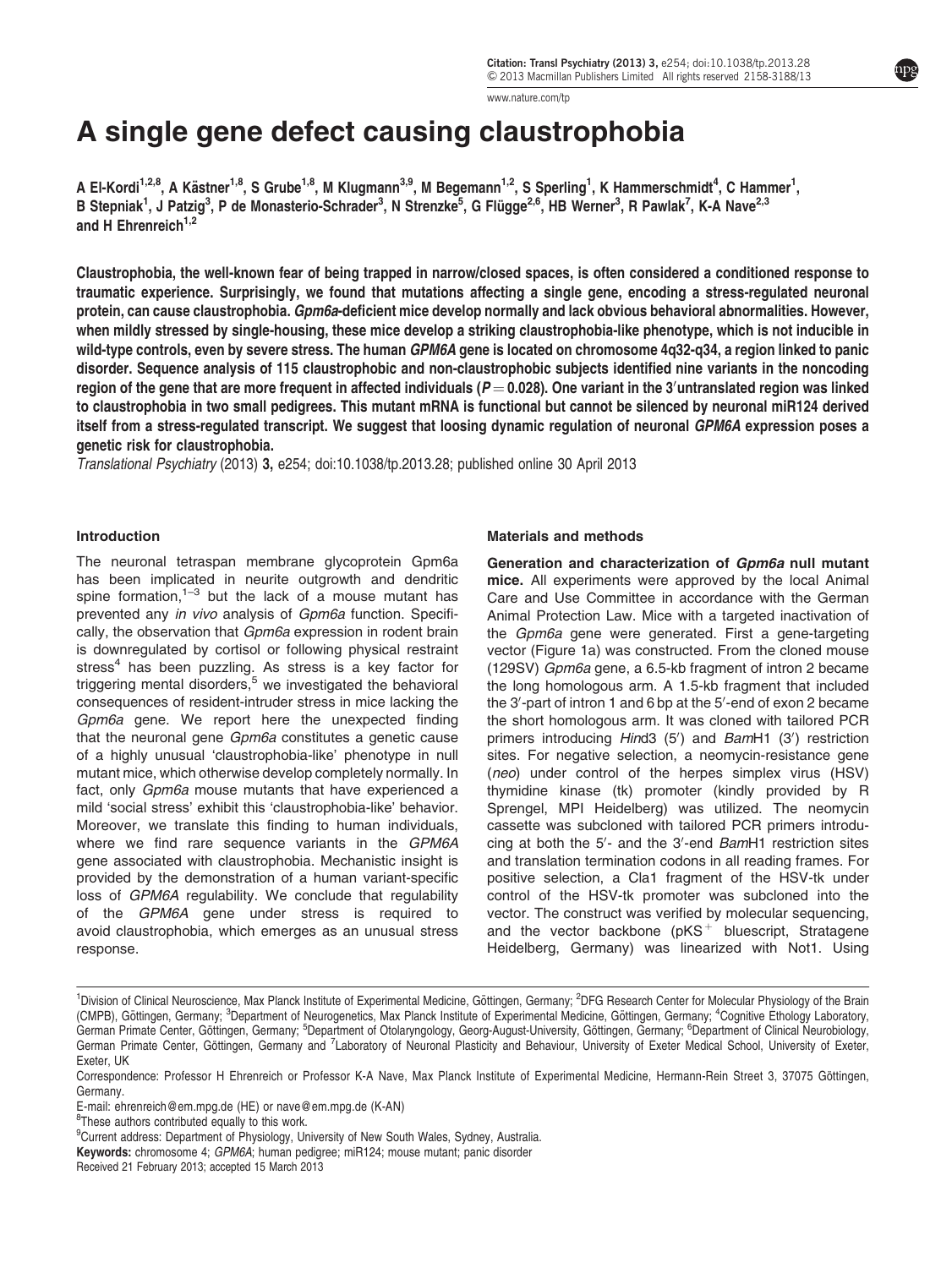<span id="page-1-0"></span>

Figure 1 Generation of Gpm6a null mutant mice and discovery of behavioral consequences following stress. (a) Strategy to inactivate the mouse Gpm6a gene. A neomycin resistance cassette flanked by translation stop codons in all reading frames was fused into exon 2, which is the first exon present in all Gpm6a transcripts. (b) PCR genotyping to identify wild-type (WT) and mutant Gpm6a alleles. (c) Immunoblot analysis of cortex homogenates using antibodies directed against Gpm6a or tubulin, with or without prior deglycosylation using PNGaseF. Gpm6a was undetectable in Gpm6a null mutants. Note that the abundance of Gpm6a was considerably reduced in heterozygous mice. (d) Immunohistochemistry of brain sections with antibodies directed against Gpm6a or the related proteolipid protein (PLP). Note that Gpm6a was not detected in Gpm6a null mutant mice that showed unchanged PLP expression. (e) Elevated plus maze (EPM) behavior of psychosocially stressed (resident-intruder paradigm) as well as of sham-stressed Gpm6a null mutants (KO) reveals a prominent claustrophobia-like phenotype  $(N = 17-19$  per group). (f) Sample track recording of EPM performance, illustrating a Gpm6a mutant spending much less time in closed arms compared with its WT littermate. (g) Single housing (a prerequisite of performing the resident-intruder stress) is sufficient to induce a claustrophobia-like phenotype in  $Gpm6$  and the mutants ( $N = 7$ -9 per group), which is absent upon group housing, and (f) to reveal a clear genotype difference in the expression of a stress-regulated gene, Fkbp5, in mouse amygdala (N=7-9 per group). Mean ± s.e.m. presented. DAPI, 4'-6-diamidino-2phenylindole; HSK-tk, herpes simplex virus-thymidine kinase.

standard procedures,<sup>[6](#page-10-0)</sup> R1 mouse embryonic stem cells (R1-ES, provided by A Nagy, Toronto, Canada), suspended in phosphate-buffered saline (PBS) with  $40 \mu$ g linearized targeting vector, were electroporated using a Bio-Rad GenePulser (240 V and 500 µF, Bio-Rad, Munich, Germany). Transfected embryonic stem cells (2  $\times$  10<sup>7</sup>) were cultured on gelatinized 10-cm dishes (Falcon, Heidelberg, Germany) for 1 day and then selected with  $300 \mu g$  ml<sup>-1</sup> G418 and  $2 \mu M$ Gancyclovir. On day 10 after electroporation, 386 resistant clones were picked and one with homologous recombination was identified by semi-nested PCR. Amplification was (1) with forward primer (5'-GGGCTGACTTTTGGATTTTGTGG-3')

and reverse primer (5'-GCCTCTCCACCCAAGCGGCCG GAGAACCTGCGTGC-3') and (2) on the first PCR product with alternative reverse primer (5'-GCAATCCATCTTGTT CATGGC-3'). Embryonic stem cells were microinjected into C57Bl6/6J blastocysts that were transferred to pseudopregnant foster mothers. Highly chimeric males  $(N = 4)$  were obtained that were bred to C57Bl6/6J females. We interbred heterozygous offspring to obtain homozygous mutant mice, which were born at the expected Mendelian frequency. Gpm6a null mutant mice are viable and fertile. For genotyping (Figure 1b), genomic DNA was isolated from tail biopsies using the DNeasy96 kit (Qiagen, Hilden, Germany) according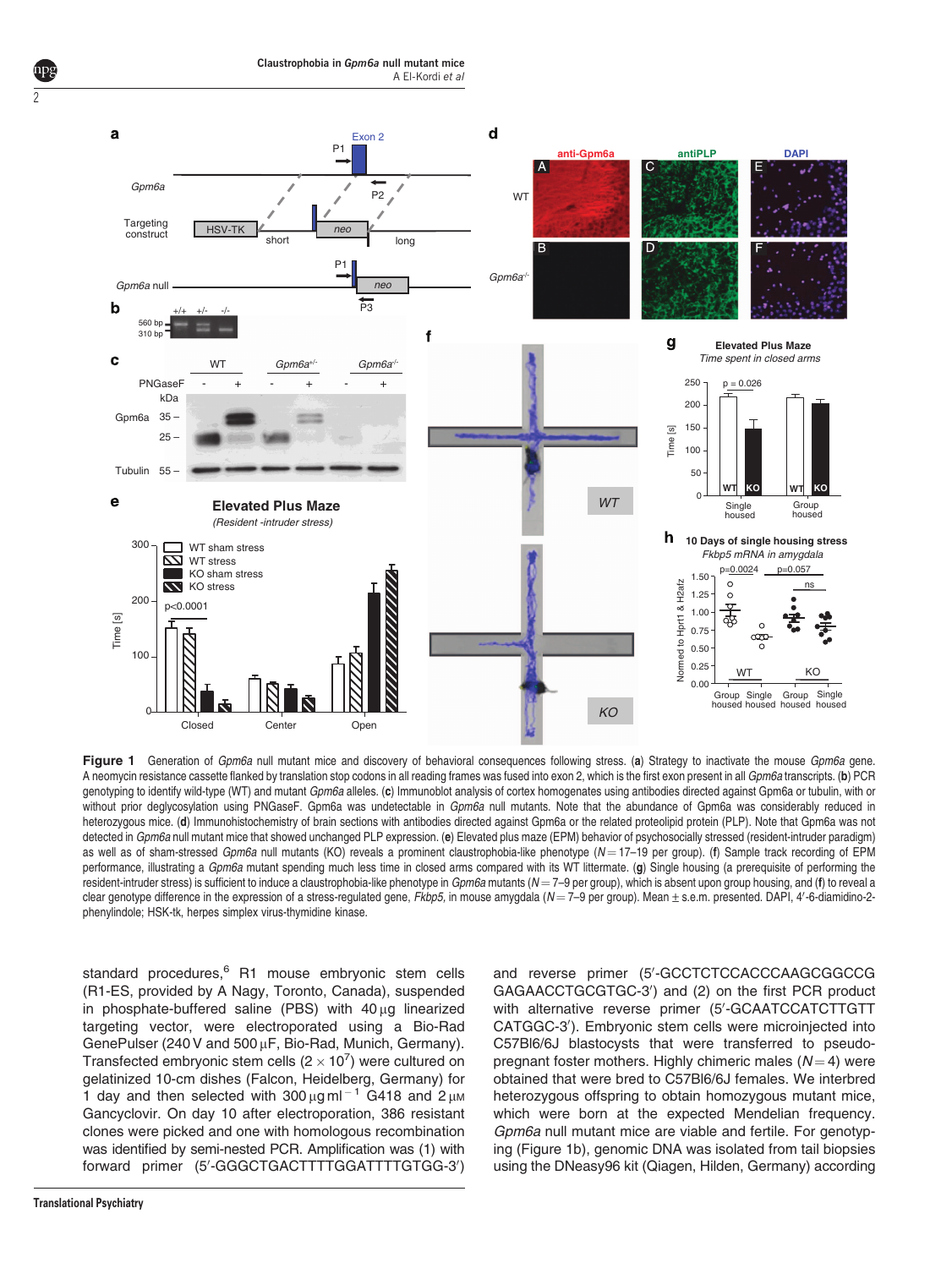to manufacturer's directions. In a PCR co-amplification reaction, the presence of the Gpm6a wild-type (WT) allele was shown using forward primer #1 (5'-TTGCTCTTCTAC AGGGTGCT-3') and reverse primer #2 (5'-CCTCCA TCCTCTGTCATTCC-3'), which yielded a 560-bp fragment. We identified the targeted allele with forward primer #1 and reverse primer #3 (5'-GCAATCCATCTTGTTCAATGGC-3'), yielding a 310-bp fragment. For protein analysis [\(Figure 1c](#page-1-0)), we prepared total cortex lysates from WT, heterozygous and homozygous mice and determined the protein concentration according to Bradford, and boiled the samples (5 min) before loading. For immunoblot, we separated 40 ug lysate by 12% SDS-polyacrylamide gel electrophoresis and transferred the samples on poly(vinylidene fluoride) membranes (Hybond-P, Amersham Biosciences, Glattbrugg, Switzerland). We blocked the membrane in 5% milk powder in PBS with 0.1% Tween (30 min at  $37^{\circ}$ C). Antibodies were directed against the C-terminus of Gpm6a (#24983; 1:500) or tubulin (Sigma, Heidelberg, Germany; 1:5000) and applied in blocking buffer (over night,  $4^{\circ}$ C). Following wash, membrane was incubated with horseradish peroxidase-conjugated secondary antibody (Dianova, Hamburg, Germany, 1:5000 in blocking buffer). Immunoreactive bands were visualized by enhanced chemiluminescence (Pierce, Bonn, Germany). For immunohistochemistry ([Figure 1d\)](#page-1-0), WT and Gpm6a null mutant mice were anesthetized with Avertin (250 mg/kg body weight; Sigma), perfused with Hank's balanced salt solution, followed by 4% formaldehyde in PBS and the isolated brains were post-fixed for 1 h. Vibratome sections (thickness  $12 \mu m$ , Leica VT 1000S, Leica Biosystems, Wetzlar, Germany) were permeabilized with 0.4% Triton X-100 in PBS (30 min, room temperature), blocked in 4% horse serum in PBS (30 min, room temperature) and incubated with antibodies against Gpm6a (M6, rat monoclonal, 1:25; kind gift by Carl Lagenaur,<sup>7</sup> Pittsburgh, USA) or proteolipid protein (A431, rabbit polyclonal, 1:500)<sup>8</sup> at 4 °C for 24 h. After wash, sections were incubated with appropriate fluochrome-coupled secondary antibodies (Dianova, Hamburg, Germany; 2 h, room temperature) and washed three times. Sections were imaged with Leica DMRXA and OpenLab 2.0 software (Improvision, Tübingen, Germany).

Behavioral testing. For behavioral testing, mice were housed in groups of three to five in standard plastic cages, food and water *ad libitum*. The temperature in the colony room was maintained at  $20-22$  °C, with a 12-h light/dark cycle (light on at 0700 hours). Behavioral experiments were conducted by an investigator, blinded to the genotype, during the light phase of the day (between 0800 hours and 1700 hours). For behavioral experiments, eight different cohorts of mice were used. The order of testing in the first cohort was as follows: elevated plus maze (EPM), open field, hole board, rotarod, pre-pulse inhibition, fear-conditioning, visual cliff. In further cohorts, EPM release in closed arms, EPM in the dark, mouse light/dark box test, mouse wide/narrow box test, EPM retesting ('exposure treatment') and hearing were performed. For electroretinogram, olfaction testing and corticosterone determination upon metabolic cage exposure, separate cohorts were used. Age of mice at the beginning of testing was 19 weeks. Inter-test interval varied depending on

the degree of 'test invasiveness' but was at least 1 day. During all tests, the investigator was 'blinded', that is, unaware of mouse genotypes. For comprehensive test description of basic tests, that is, EPM, open field, hole board, rotarod, visual cliff test (vision), buried food finding test (olfaction), sucrose preference test (motivation), pre-pulse inhibition, cued and contextual fear-conditioning, and ultrasound vocalization analysis, please see El-Kordi et  $al<sup>9</sup>$  $al<sup>9</sup>$  $al<sup>9</sup>$  Described in the following are additional, modified or specifically designed tests.

EPM with release in closed arms. In this modified version, mice were placed in the closed arms in the same plus-maze described above. This test was done to address potential motor factors influencing the time spent in arms. The test was otherwise conducted in the same manner as the classical EPM.

EPM in darkness. This test was again performed like the classical EPM, just in full darkness to address potential visual/perceptual factors affecting behavior in open/closed space. The behavior of mice was monitored via infrared camera.

Hot plate test. The hot plate test is used as a measure of pain sensitivity. Mice were placed on a metal plate (Ugo Basile, Comerio, Italy), preheated up to 55 °C. The latency of hind paw licking or jumping was recorded. Mice were removed from the platform immediately after showing the response. A 40-s cutoff time was supposed to prevent wounds, although none of the tested mice reached it.

Assessment of hearing by the acoustic startle response. Individual mice were placed in small metal cages (90  $\times$  $40 \times 40$  mm<sup>3</sup>) to restrict major movements and exploratory behavior. The cages were equipped with a movable platform floor attached to a sensor that records vertical movements of the floor. The cages were placed in four sound-attenuating isolation cabinets (TSE GmbH, Bad Homburg, Germany). Startle reflexes were evoked by acoustic stimuli delivered from a loudspeaker that was suspended above the cage and connected to an acoustic generator. The startle reaction to an acoustic stimulus (pulse), which evokes a movement of the platform and a transient force resulting from this movement of the platform, was recorded with a computer during a recording window of 100 ms and stored for further evaluation. The recording window was defined from the onset of the acoustic stimulus. An experimental session consisted of a 2-min habituation to 65 dB background white noise (continuous throughout the session), followed by a baseline recording for 1 min at background noise. After baseline recording, stimuli of different intensity and fixed 40 ms duration were presented. Stimulus intensity was varied between 65 and 120 dB, such that 19 intensities from this range were used with 3 dB step. Stimuli of the each intensity were presented 10 times in a pseudorandom order with an interval ranging from 8 to 22 s. The amplitude of the startle response (expressed in arbitrary units) was defined as the difference between the maximum force detected during a recording window and the force measured immediately before the stimulus onset. Amplitudes of responses for each

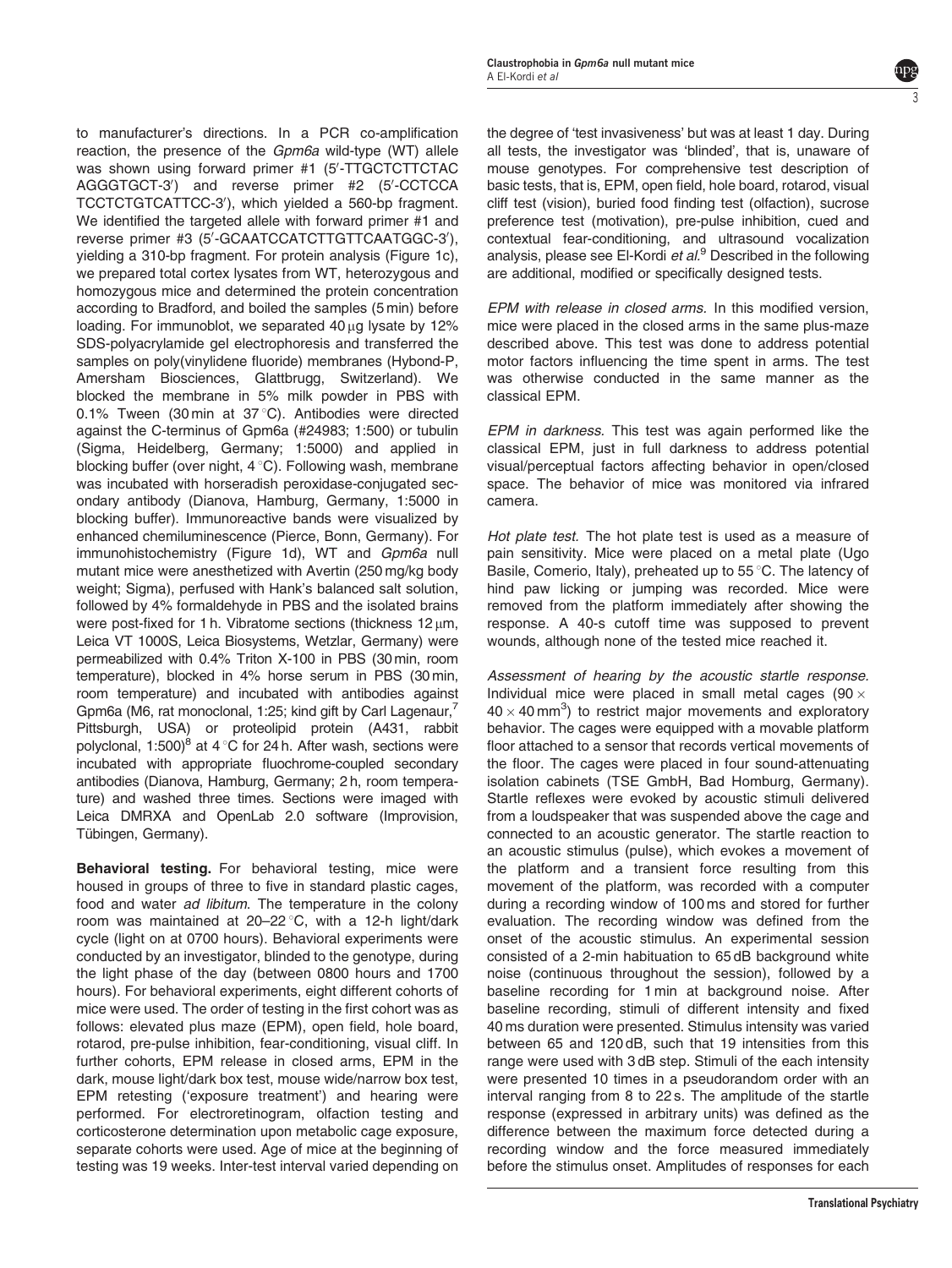

Figure 2 Male Gpm6a mutants show a strong claustrophobia-like phenotype on top of mild anxiety features. (a) Behavior of Gpm6a knockout (KO) and wild-type (WT) littermates in classical elevated plus maze (EPM); (b) in EPM performed in the darkness; and (c) in EPM upon release in closed arms. (d) Weekly exposure to EPM (over 3 weeks) led to reduction of closed arm aversion in Gpm6a KO. This adjustment also explains the weaker closed-arm avoidance seen in mice of b and c, which had had one previous exposure to EPM. (e) In a newly developed wide/narrow box test, WT mice spent more time in the narrow area (left graph), whereas Gpm6a KO did not show narrow space preference. (f) In the light/dark box,  $Gpm6a$  KO mice entered the light area faster; (g) explored less holes (requiring nose pokes in narrow holes); (h) spent less time in the center of the open field, and (i) exerted higher baseline freezing in the fear-conditioning chamber. (j) Exposed to narrow metabolic cages for 3 h, Gpm6a KO excreted higher levels of corticosterone via urine. (a–c):  $N=17-18$ ; (d):  $N=8$ ; (e):  $N=32-35$ ; (g–h):  $N=17-18$ ; (i, j):  $N=12$ . Mean  $\pm$  s.e.m. presented.

stimulus intensity were averaged for individual animals. Mean values for each experimental group were plotted on the graph to provide the stimulus–response curves.

Mouse light/dark box test. The apparatus  $(36 \times 20.5 \times 19)$ cm<sup>3</sup>) consisted of two equal acrylic compartments, one roofed, dark and one white, with a 300 lx light intensity in the white compartment and separated by a divider with an opening (size:  $5.7 \times 5 \text{ cm}^2$ ) connecting both compartments. Each mouse was tested by placing it in the black/dark area, facing the white one, and was allowed to explore the novel environment for 5 min. The roof of the dark compartment was closed after releasing the mouse. The number of transfers from one compartment to the other and the time spent in the illuminated side were measured. This test exploited the natural conflict between the animal's drive to explore a new environment and its tendency to rather stay in a closed, dark and protected environment and to avoid bright light.

Mouse wide/narrow box test. This inhouse-made box (test arena: length 60 cm, width 60 cm and height 30 cm) consisted of two equal (each 30 cm length) gray plastic compartments. One compartment was wide and open, the other one narrow (consisting of  $30 \times 5 \times 30$  cm<sup>3</sup> corridor). Mice were placed in the wide compartment, facing the narrow corridor. Light intensity in the wide compartment was 300 lx, in the corridor  $1501 \times$ . Time to enter the corridor was recorded by a stopwatch. The behavior was recorded

<span id="page-3-0"></span>4

throughout the 10 min testing period by a PC-linked overhead video camera. 'Viewer 2' software was used to calculate velocity, distance travelled, number of visits of and time spent in both compartments.

Electroretinogram. Before the experiments, animals were dark adapted for at least 12 h and all preparations were carried out under dim red light.<sup>[10](#page-10-0)</sup> Mice were anaesthetized by intraperitoneal injection of ketamine  $(0.125 \text{ mg g}^{-1})$  and xylazine (2.5  $\mu$ gg<sup>-1</sup>). Supplemental doses of 1/4 the initial dose were administered when changes in the constantly monitored electrocardiogram or movements indicated that the animals were waking up. Mice were placed on a heated mat (Hugo Sachs Elektronik–Harvard Apparatus, March, Germany) that kept the body temperature constant at  $37^{\circ}$ C under the control of a rectal thermometer. The head of the mouse was placed inside a custom-designed Ganzfeld bowl illuminated by a ring of 20 white light-emitting diode. The pupil of the left eye was dilated with 1% atropine sulfate and a silver wire ring electrode was coupled to the corneal surface using electrode gel. The eye and electrode were kept moist by a drop of 0.9% saline applied every 30 min. Subcutaneous needle electrodes were inserted between the eyes (reference) and near the tail (ground). Electrical potentials were amplified 1000 times, filtered between 0.1 and 8 kHz and notch-filtered at 50 Hz using custom-designed hardware. The Tucker Davis System III hardware and BioSig software (Tucker-Davis Technology, Alachua, FL, USA) were used for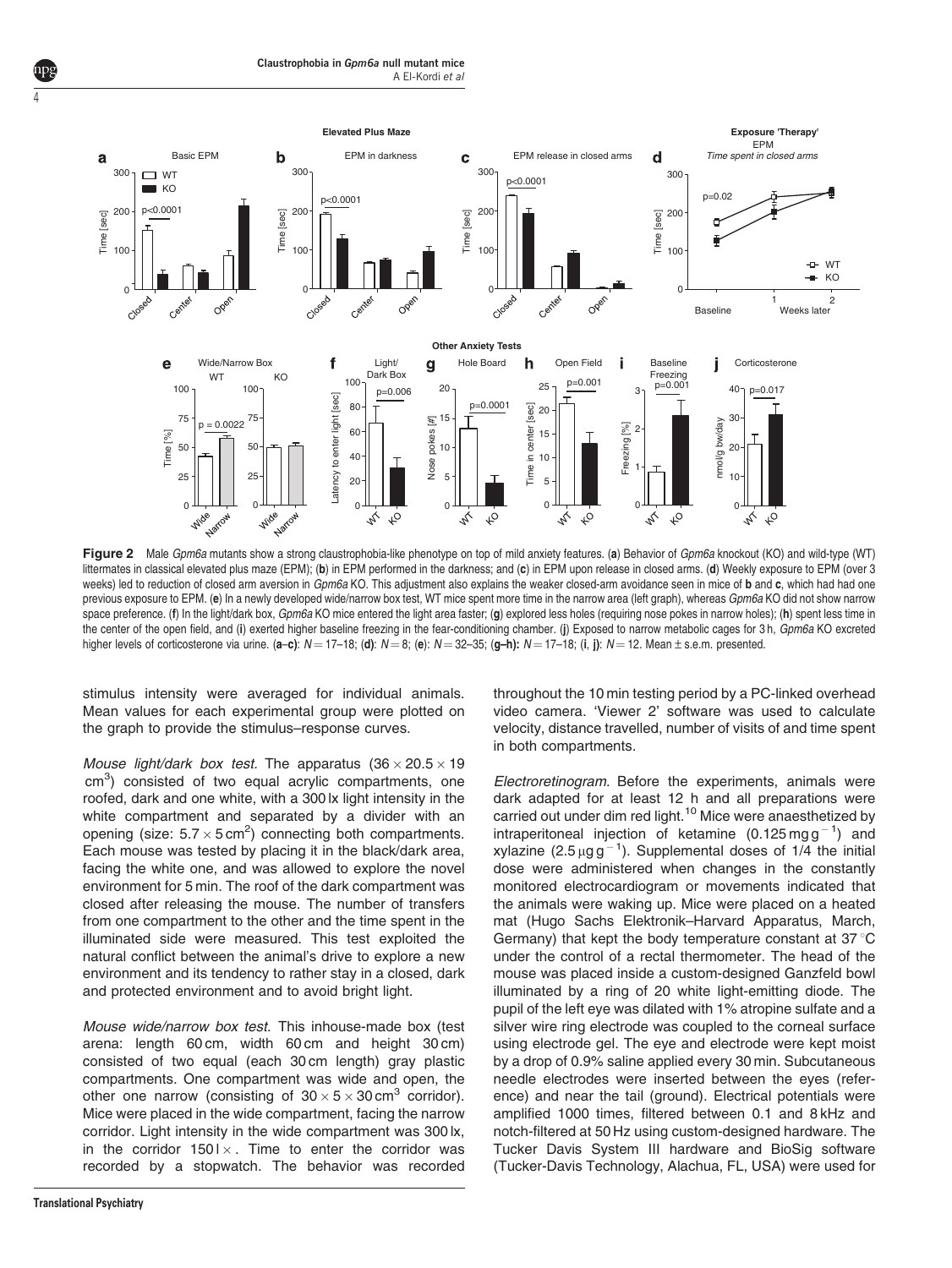stimulus control and recordings. Scotopic responses to 10 white light flashes were averaged for each stimulus condition. Interstimulus intervals were 5 s for light intensities below 1 cds m<sup> $-2$ </sup> and 17 s for light intensities above 1 cds m $^{-2}$ . The amplitude growth functions and latencies of the A-waves, B-waves and oscillatory potentials in response to 0.1, 1 and 5 ms long-light flashes ranging between 0.0003 and  $10 \text{ cds m}^{-2}$  was analyzed using custom-written matlab (Mathworks, Natick, MA, USA) software.

Corticosterone excretion. Urine samples were collected using inhouse-made metabolic cages. Mice were placed in small, narrow metal cages  $(90 \times 40 \times 40\,\text{mm}^3)$  to restrict major movements and exploratory behavior, thus resulting in stress-induced corticosterone release. These cages had a wire-mesh floor enabling urine collection via a funnel. The funnel was fixated on top of a collecting flask. Mice (12 per genotype) were placed in the metabolic cages at 2200 hours for 3h each. Urine was collected at 0100 hours. Concentrations of corticosterone were measured using a commercially available EIA kit (BIOTREND, Cologne, Germany) according to the manufacturer's protocol. Urine creatinine was determined photometrically (Jaffe method). Sample analysis of WT and knockout (KO) animals was performed blinded and in random order. Values were expressed as nmol per day per g body weight.<sup>[11](#page-10-0)</sup>

Resident-intruder (psychosocial stress) test. The procedure is described in detail elsewhere.<sup>[12,13](#page-10-0)</sup> Briefly, male mice of both genotypes (28 days old) were randomly assigned to either the 'stress' or 'sham stress' group. As intruders, they were subjected for 21 days (1 h daily, from 0900–1000 hours) to resident male mice (male FVB, 2–3 months old, habituated to resident cages for  $\geq 10$  days). To prevent injuries, direct interaction was immediately terminated at the first attack (usually occurring after a few seconds) by putting a grid cage  $(140 \times 75 \times 60 \text{ mm}^3)$  over the intruder. Afterwards, intruder mice were placed back in their home cage. Mice were confronted with a different resident every day. Sham stress consisted of placing the intruder mouse in an empty novel cage for 1 h.

Restraint stress paradigm. Mice were kept undisturbed for at least 1 week until a single 6-h restraint stress was performed in a separate room (with mice left in their home cages and put in wire mesh restrainers, secured at the head and tail ends with clips) during the light period of the circadian cycle as described.<sup>14</sup> Control animals were left undisturbed.

Amygdala dissection. Mice were anaesthetized (intraperitoneal sodium pentobarbital 50 mg kg $^{-1}$ ) and perfused transcardially (ice-cold PBS). Amygdalae were dissected from a coronal slice  $-0.58$  to  $-2.3$  mm relative to Bregma and stored in  $RNA$  later (Qiagen) at 4 °C until processed.<sup>[14](#page-10-0)</sup>

Quantitative reverse transcription-PCR from amygdala. Amygdala tissue was homogenized in Quiazol (Qiagen, Hilden, Germany). Total RNA was isolated by using the

miRNeasy Mini Kit (Qiagen). First strand cDNA was generated from total RNA using N9 random and Oligo(dT) 18 primers. The relative concentrations of mRNAs of interest in different cDNA samples were measured out of three replicates using the threshold cycle method (deltaCt) for each dilution and were normalized to the normalization factor of Hprt1 and H2afz genes calculated by the geNorm analysis software. Reactions were performed using SYBR green PCR master mix (ABgene, Foster City, CA, USA) according to the protocol of the manufacturer. Cycling was done for 2 min at 50 °C, followed by denaturation at 95 °C for 10 min. The amplification was carried out by 45 cycles of  $95^{\circ}$ C for 15 s and  $60^{\circ}$ C for 60 s. The specificity of each primer pair was controlled with a melting curve analysis. For quantitative PCR, we used the following primers:

5

| mFkbp5_forward: 5'-ATTTGATTGCCGAGATGTG-3'    |
|----------------------------------------------|
| mFkbp5_reverse: 5'-TCTTCACCAGGGCTTTGTC-3'    |
| mNpy5r_forward: 5'-TCCCGAGGACTCTAGTATGGA-3'  |
| mNpy5r_reverse: 5'-TCT GTAGTCCTCCCAGGCA-3'   |
| mHPRT1_forward: 5'-GCTTGCTGGTGAAAAGGACCTC    |
| TCGAAG-3'                                    |
| mHPRT1_reverse: 5'-CCCTGAAGTACTCATTATAGTCA   |
| AGGGCAT-3                                    |
| mH2afz_forward: 5'-ACAGCGCAGCCATCCTGGAGTA-3' |
| mH2afz_reverse: 5'-TTCCCGATCAGCGATTTGTGGA-3' |
|                                              |

miR124. First strand cDNA synthesis and reactions were generated from total RNA using the TaqMan MicroRNA RT Kit, TaqMan MicroRNA Assay for hsa-miR124, TaqMan MicroRNA Assay for sno-RNA142 as a housekeeper and TaqMan 2  $\times$  Universal PCR Master Mix (ABgene) according to the manufacturer's protocol. Cycling was done with 10 min denaturation at 95 $^{\circ}$ C and amplification for 40 cycles at 95 $^{\circ}$ C for 15 s and 60 $\degree$ C for 60 s.

## Human sample

Claustrophobic subjects. The present study was approved by the Ethics Committee of the Georg-August-University. A total of 47 subjects with clinical diagnosis of claustrophobia according to Diagnostic and Statistical Manual of Mental Disorders IV (DSM-IV)<sup>[15](#page-10-0)</sup> were included ([Table 1](#page-5-0)). Healthy subjects ( $N = 13$ ) were recruited by e-mail announcements in the Max Planck Institutes of Experimental Medicine (MPIEM) and Biophysical Chemistry (MPBPC). Patients suffering from psychiatric conditions other than psychotic disorders  $(N = 16;$ that is,  $N = 7$  affective disorder,  $N = 5$  anxiety disorder,  $N = 2$ substance use disorder,  $N = 2$  others) were recruited from the psychiatric hospital of the Georg-August-University Göttingen. In addition,  $N = 18$  schizophrenic individuals with a claustrophobic phenotype were selected from the GRAS data collection.<sup>[16](#page-10-0)</sup> Claustrophobic subjects were invited to the outpatient unit of the MPIEM for examination. In the case of GRAS patients, extensive telephone interviews were performed instead. Subjects underwent detailed claustrophobia relevant phenotyping, after validation of diagnoses using DSM-IV criteria<sup>[15](#page-10-0)</sup> by a trained psychologist/psychiatrist. The subsequent examination procedure comprised a short questionnaire regarding sociodemographic information, history of physical and psychiatric diseases, specifically for this project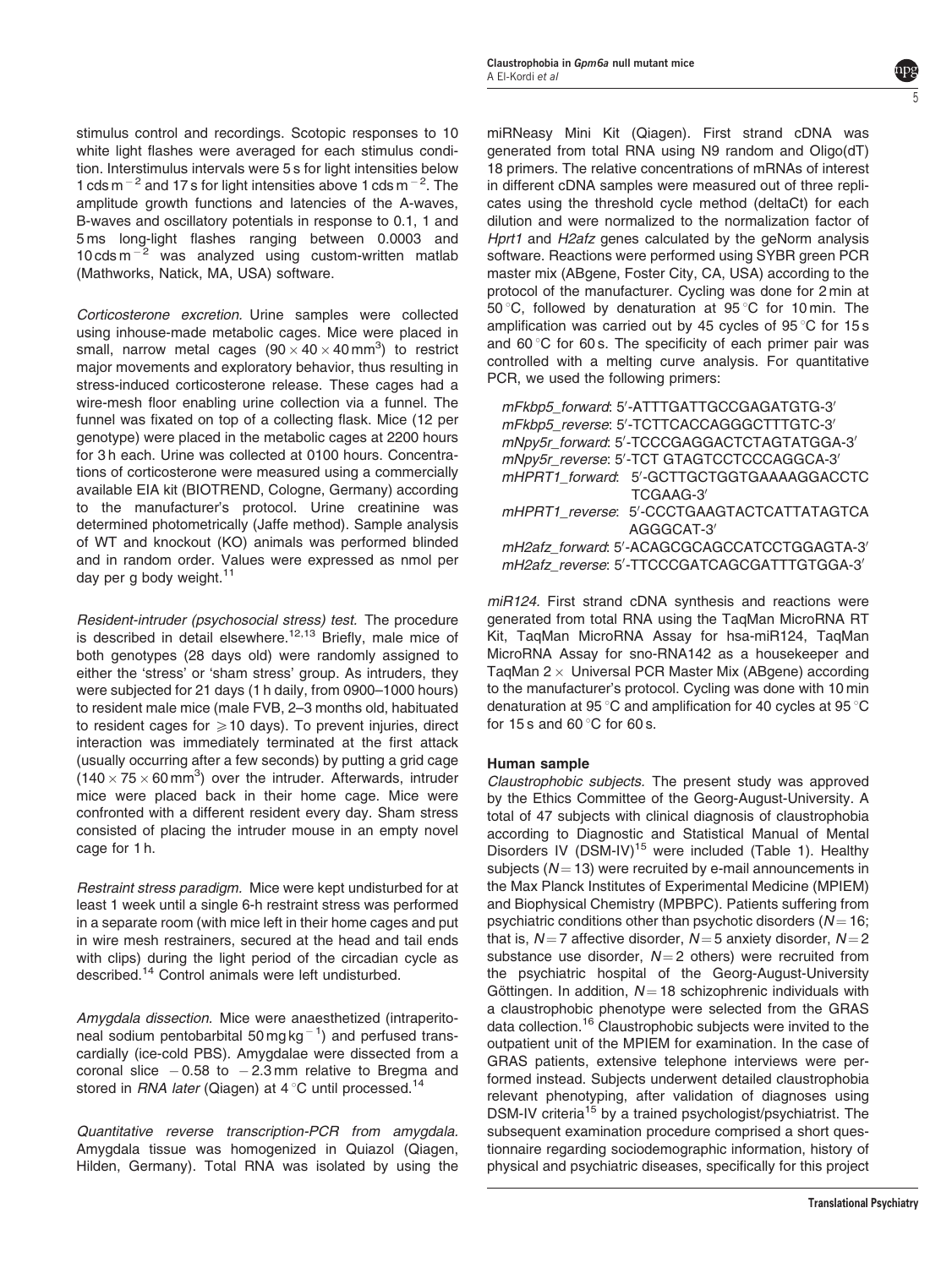<span id="page-5-0"></span>Table 1. Comparison of sociodemographic, general clinical and anxiety/claustrophobia relevant parameters in claustrophobic and non-claustrophobic subjects independent of mutation status

|                                                                                                                                                                                                                               |                                                                                                                | Total sample<br>$(N = 115)$<br>$Mean \pm s.d.$                                                                                    |                                                                                                                | Claustrophobic<br>subjects ( $N = 47$ )<br>Mean $\pm$ s.d.                                                                        |                                                                                                                | Non-claustrophobic<br>subjects ( $N = 68$ )<br>Mean $\pm$ s.d.                                                                    |                                                                                        | <b>Statistics</b><br>P <sup>a</sup>                                                             |  |
|-------------------------------------------------------------------------------------------------------------------------------------------------------------------------------------------------------------------------------|----------------------------------------------------------------------------------------------------------------|-----------------------------------------------------------------------------------------------------------------------------------|----------------------------------------------------------------------------------------------------------------|-----------------------------------------------------------------------------------------------------------------------------------|----------------------------------------------------------------------------------------------------------------|-----------------------------------------------------------------------------------------------------------------------------------|----------------------------------------------------------------------------------------|-------------------------------------------------------------------------------------------------|--|
| Sociodemographics<br>Age in years<br>Education in years                                                                                                                                                                       | $43.56 \pm 13.22$<br>$14.43 \pm 3.55$                                                                          |                                                                                                                                   | $43.87 \pm 12.11$<br>$14.31 \pm 3.85$                                                                          |                                                                                                                                   | $43.35 \pm 14.02$<br>$14.52 \pm 3.35$                                                                          |                                                                                                                                   | 0.733<br>0.830                                                                         |                                                                                                 |  |
|                                                                                                                                                                                                                               | N                                                                                                              | %                                                                                                                                 | N                                                                                                              | %                                                                                                                                 | N                                                                                                              | %                                                                                                                                 | Effect                                                                                 | $P^{\text{b}}$                                                                                  |  |
| Gender<br>Female<br>Male                                                                                                                                                                                                      | 81<br>34                                                                                                       | 70.4<br>29.6                                                                                                                      | 13<br>34                                                                                                       | 27.7<br>72.3                                                                                                                      | 21<br>47                                                                                                       | 30.9<br>69.1                                                                                                                      | 0.139                                                                                  | 0.710                                                                                           |  |
| Ethnicity<br>Caucasian<br>African<br>Other                                                                                                                                                                                    | 112<br>1<br>$\overline{c}$                                                                                     | 97.4<br>0.87<br>1.73                                                                                                              | 47<br>$\overline{\phantom{0}}$                                                                                 | 100.0<br>–                                                                                                                        | 65<br>1<br>$\overline{2}$                                                                                      | 95.6<br>1.47<br>9.94                                                                                                              | 2.129                                                                                  | 0.546                                                                                           |  |
| <b>Marital status</b><br>Single<br>Married<br><b>Divorced</b><br>Widowed                                                                                                                                                      | 57<br>33<br>19<br>3                                                                                            | 49.6<br>28.7<br>16.5<br>2.6                                                                                                       | 24<br>12<br>11<br>$\overline{\phantom{0}}$                                                                     | 51.1<br>25.5<br>23.4                                                                                                              | 33<br>21<br>11<br>3                                                                                            | 48.5<br>30.9<br>16.2<br>4.4                                                                                                       | 3.545                                                                                  | 0.471                                                                                           |  |
| Main diagnoses according to DSM-IV<br>No clinical diagnosis<br>Schizophrenia<br>Other clinical diagnoses                                                                                                                      | 27<br>43<br>45                                                                                                 | 23.5<br>37.4<br>39.0                                                                                                              | 13<br>18<br>16                                                                                                 | 27.7<br>38.3<br>34.0                                                                                                              | 14<br>25<br>29                                                                                                 | 20.6<br>36.8<br>43                                                                                                                | 1.135                                                                                  | 0.567                                                                                           |  |
| Prevalence of anxiety disorders<br>Comorbid anxiety disorder <sup>c</sup><br>Panic disorder<br>Agoraphobia <sup>a</sup><br>Ssocial phobia<br>Specific phobia<br>Generalized anxiety disorder<br>Obsessive compulsive disorder | 68<br>29<br>56<br>18<br>38<br>13<br>18                                                                         | 59.1<br>25.2<br>48.7<br>15.7<br>33.0<br>11.3<br>15.7                                                                              | 29<br>15<br>47<br>9<br>20<br>$\overline{7}$<br>9                                                               | 61.7<br>31.9<br>100.0<br>19.1<br>42.6<br>14.9<br>19.1                                                                             | 39<br>14<br>9<br>9<br>18<br>6<br>9                                                                             | 57.4<br>20.6<br>13.2<br>13.2<br>26.5<br>8.8<br>13.2                                                                               | 0.702<br>0.194<br>< 0.0001<br>0.440<br>0.106<br>0.375<br>0.440                         |                                                                                                 |  |
|                                                                                                                                                                                                                               |                                                                                                                | $Mean \pm s.d.$                                                                                                                   |                                                                                                                | $Mean \pm s.d.$                                                                                                                   |                                                                                                                | $Mean \pm s.d.$                                                                                                                   | P <sup>a</sup>                                                                         |                                                                                                 |  |
| Claustrophobia Relevant Items (Short CLQ-G)                                                                                                                                                                                   |                                                                                                                |                                                                                                                                   |                                                                                                                |                                                                                                                                   |                                                                                                                |                                                                                                                                   |                                                                                        |                                                                                                 |  |
| Subscale 'restriction'<br>Dark room<br>Well-lit room<br>Sleeping bag<br>Trunk<br><b>MRI</b> scanner<br>Mean of subscale                                                                                                       | $2.18 \pm 1.66$<br>$1.51 \pm 1.46$<br>$1.04 \pm 1.45$<br>$2.18 \pm 1.67$<br>$1.65 \pm 1.67$<br>$1.71 \pm 1.36$ |                                                                                                                                   | $3.25 \pm 1.22$<br>$2.53 \pm 1.27$<br>$1.87 \pm 1.58$<br>$3.53 \pm 1.04$<br>$3.17 \pm 1.05$<br>$2.87 \pm 0.87$ |                                                                                                                                   | $1.44 \pm 1.51$<br>$0.78 \pm 1.12$<br>$0.47 \pm 1.01$<br>$1.25 \pm 1.36$<br>$0.60 \pm 1.11$<br>$0.91 \pm 1.00$ |                                                                                                                                   | $<$ 0.000001<br>< 0.000001<br>< 0.000001<br>< 0.000001<br>$<$ 0.000001<br>$<$ 0.000001 |                                                                                                 |  |
| Subscale 'suffocation'<br>Elevator<br><b>Breathe</b><br>Crowded room<br>Under a car<br>Sauna<br>Mean of subscale<br>Mean of questionnaire                                                                                     |                                                                                                                | $1.07 \pm 1.39$<br>$0.83 \pm 1.09$<br>$1.82 \pm 1.57$<br>$1.23 \pm 1.44$<br>$1.00 \pm 1.44$<br>$1.19 \pm 1.08$<br>$1.45 \pm 1.17$ |                                                                                                                | $2.13 \pm 1.36$<br>$1.26 \pm 1.24$<br>$3.04 \pm 1.12$<br>$2.17 \pm 1.51$<br>$2.04 \pm 1.56$<br>$2.13 \pm 0.83$<br>$2.50 \pm 0.74$ |                                                                                                                | $0.34 \pm 0.84$<br>$0.54 \pm 0.87$<br>$0.97 \pm 1.25$<br>$0.59 \pm 0.97$<br>$0.28 \pm 0.75$<br>$0.54 \pm 0.70$<br>$0.73 \pm 0.82$ |                                                                                        | < 0.000001<br>< 0.001<br>$<$ 0.000001<br>< 0.000001<br>< 0.000001<br>< 0.000001<br>$<$ 0.000001 |  |

Abbreviation: MRI, magnetic resonance imaging.

<sup>b</sup>Fisher's exact test/ $\chi^2$ -square test.

Anxiety disorders other than agoraphobia.

<sup>d</sup>Agoraphobia includes claustrophobia.

developed abbreviated German version of the Claustropho-bia Questionnaire (CLQ)<sup>[17](#page-10-0)</sup> (Short CLQ-G) and the screening questions of the Structured Clinical Interview of Diseases<sup>18</sup> for anxiety disorders.

Non-claustrophobic subjects. A total of 68 subjects, who did not suffer from claustrophobia, were matched to the

claustrophobic subjects regarding age, gender and clinical diagnosis where applicable (Table 1). Again, healthy subjects  $(N = 14)$  were recruited by e-mail announcements in the MPIEM and MPBPC. Patients suffering from psychiatric conditions other than psychotic disorders  $(N = 29;$  that is,  $N = 18$  affective disorder,  $N = 4$  general anxiety disorder,  $N = 4$  substance use disorder,  $N = 3$  others) were recruited

<sup>&</sup>lt;sup>a</sup>Mann–Whitney U-test.<br><sup>b</sup>Eisher's exact test/x<sup>2</sup> s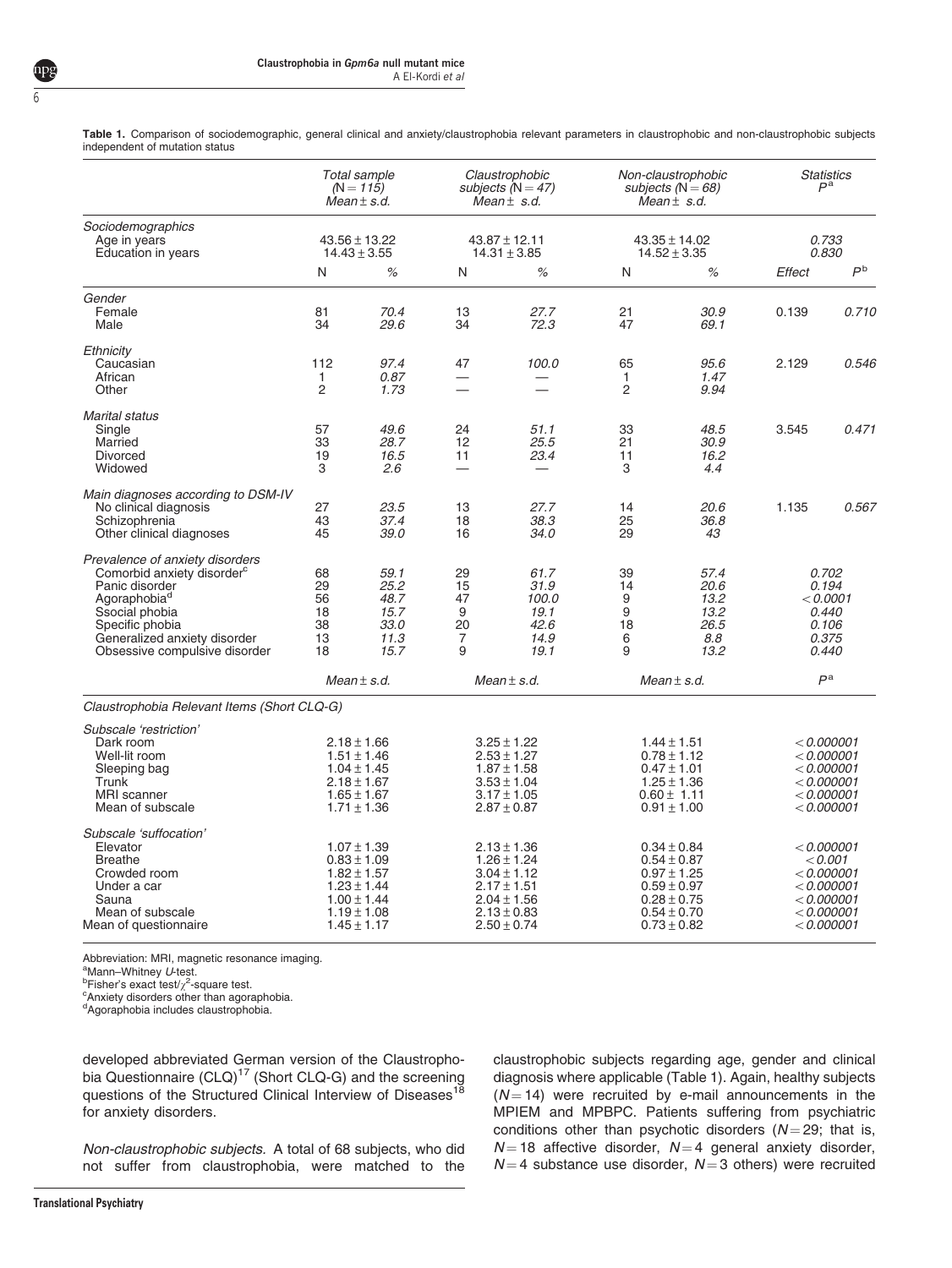<span id="page-6-0"></span>

Figure 3 Genetic analysis of GPM6A. (a) Sequencing strategy and overview of the detected variants. Displayed are the coding exons (filled boxes) and the noncoding region of GPM6A (empty box). Arrows indicate rare variants found. Frequencies of rare variants in cases (black) versus controls (gray) are given. (b) Pedigrees of two claustrophobic individuals (SIWO and THKA), carrying the mutation at locus c.\*1834 (position 2882 in human GPM6A transcript variant 1, mRNA; NM\_005277.3), suggesting an association between this mutation and the claustrophobic phenotype. (c) Highly phylogenetically conserved genomic structure surrounding c.\*1834T > C within the seed sequence of miR124 in the 3'untranslated region of GPM6A. (d) Expression analysis after miR124 nucleofection. Shown are the results of GPM6A RNA expression in peripheral blood mononuclear cells (PBMCs) after nucleofection with miR124 from two patients and six controls (that is, not carrying the variant; age, gender and disease matched; three controls per patient). Results were standardized to the results after just a pulse. (e) Restraint stress induces upregulation of miR124 in the amygdala of male mice, identifying this miR as a stress-regulated transcript ( $N = 22$  per group).

from the psychiatric clinic of the Georg-August-University Göttingen. Furthermore, 25 schizophrenic non-claustrophobic individuals were selected from the GRAS data collection.[16](#page-10-0) The examination procedure comprised the same battery of questionnaires as for the claustrophobic subjects (above).

Pedigrees. To explore whether particular variations in GPM6A are transmitted in families together with claustrophobia, we tried to contact all available family members of the three claustrophobic individuals carrying the genetic variation at locus  $c.*1834T>C$ . Only for two of the subjects, SIWO and THKA (Figure 3b), it was possible to contact a sufficient number of relatives. Claustrophobia diagnosis according to DSM-IV criteria was confirmed by a telephone interview carried out by a trained psychologist. Swabs for genetic analysis and a short sociodemographic questionnaire, also containing items regarding the history of physical and psychiatric diseases, the Short CLQ-G and the screening questions of the Structured Clinical Interview of Diseases for anxiety disorders,<sup>[18](#page-10-0)</sup> were communicated via mail.

Abbreviated German version of the CLQ (Short CLQ-G). To quantitatively assess the severity of claustrophobic

anxiety, nine items of the  $CLQ^{17,19}$  $CLQ^{17,19}$  $CLQ^{17,19}$  were selected and translated into German language (Supplementary Table 1). One item measuring fear experienced during magnetic resonance imaging was added to the restriction subscale because this situation may induce claustrophobia.<sup>[20,21](#page-10-0)</sup> The CLQ is the most commonly used questionnaire for the psychological assessment of claustrophobia and has excellent psychometric properties (Cronbach's a: 0.95; test–retest reliability:  $0.89$ ).<sup>[17](#page-10-0)</sup> It is composed of two subscales measuring two distinct but related fears: fear of restriction and fear of suffocation. Anxiety severity is measured on a 5-point Likert scale. To cover both subscales, five items from the suffocation and four items from the restriction subscale with high ecological validity were selected for construction of the Short CLQ-G. Given the substantial reduction in item number  $(\sim 60\%)$ , the Short CLQ-G still achieves high internal consistency (total scale: 0.932, restriction: 0.909, suffocation: 0.835) and split-half reliability (0.952, splits matched for mean item difficulty) for the whole subject sample ( $N = 115$ ;  $N = 47$  claustrophobic subjects;  $N = 68$  non-claustrophobic subjects; Supplementary Table 1).

GPM6A sequencing. DNA from all subjects participating in this study ( $N = 115$ ) was isolated from blood with the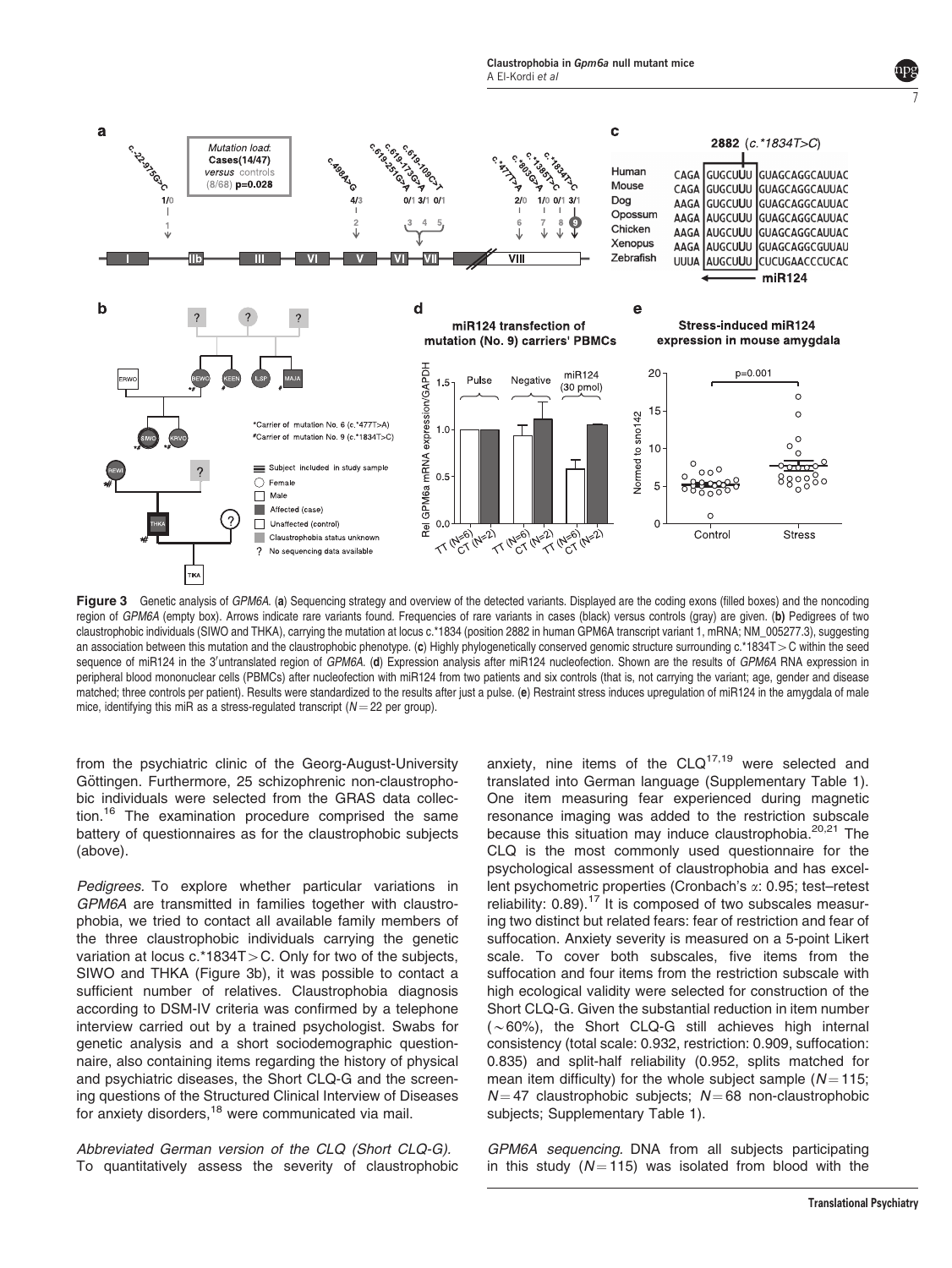JET Quick Kit (Genomed, Loehe, Germany). For analysis of pedigree members (swabs), DNA was isolated with the Isohelix DNA Swab Kit (Biolab Products, Goedenstorf, Germany). PCR reaction: All exons, the putative promoter region of Ex2B and the 3' untranslated region (3'UTR) of GPM6A were PCR-amplified from respective samples. Primers are listed below. Sequencing: The PCR amplicons were purified from unincorporated primers and deoxyribonucleotide triphosphates by digesting with 1 U Shrimp Alkaline Phosphatase und 5 U Exonuclease I (Exo) according to the manufacturer's instructions (USB Europe GmbH, Staufen, Germany). Sequencing was carried out using the dideoxy chain termination method with the BigDye Terminator v3.1 Cycle Sequencing Kit on a 3730XL DNA Analyzer (Applied Biosystems, Foster City, CA, USA). Raw data were processed with Sequencing Analysis 5.2 (Applied Biosystems) and with different modules of the software package Lasergene 7.0 (DNASTAR, Madison, WI, USA).

Primers for GPM6A sequencing approach

ŏ

| Amplified region           |          | Primer sequence $(5' \rightarrow 3')$             | Size<br>(bp) |
|----------------------------|----------|---------------------------------------------------|--------------|
| Exon 1                     | fw       | GAAGAAAGAGGAGATGACAAAGG                           | 653          |
|                            | rv       | GTCTGAGGCCGAGGAACATT                              |              |
| Promoter region<br>Exon 2b | fw       | GTGCTGGCTGATTTGGAGATG                             | 810          |
|                            | rv       | CTAACATGAAGCCGACCACCAAC                           |              |
| Fxon 2h                    | fw       | GAGGAGAGAAAAGGAAAACACAG                           | 755          |
|                            | rv       | GAAACATTCATTAGCCTTACTGG                           |              |
| Exon 3                     | fw       | GAAAGTCTGGGTTGGGAAGGA                             | 788          |
|                            | rv       | GATTTGTACCTGGCACTATTCTA                           |              |
| Fxon <sub>4</sub>          | fw       | GAACCAGGGAAGAGGAGAAG                              | 694          |
|                            | rv       | CCATACATCAATCAACAGTG                              |              |
| Fxon 5                     | fw       | GCCAAGATATGATTTTCCAGCAG                           | 709          |
|                            | rv       | GGGAGGATAAAAGTAGAATGC                             |              |
| Exon 6 7                   | fw       | GGAACTTGCTTAGATTTGATTAG                           | 955          |
|                            | rv       | GACTTACTTACCCATTGTTTTCC                           |              |
| Exon $8^*$                 | fw       | CGAGATAGCAAGGTGTAATGAAG                           | 904          |
|                            | rv       | CATAAACATGAGTAATCTGAGG                            |              |
| $3'UTR*$                   | fw<br>rv | GAAGATCAGTGGCCATATTAC<br>ATTGTACTTGAAAAGAATTCACAC | 1543         |

\*For sequencing exon 8 and the associated 3'UTR additional primers were designed to cover the full sequence.

Exon8rv2: 5'- GGTCCCTTTGAAGGTTACCT-3' 3'UTRfw2: 5'- GAGCAATCAGTATTATTGGACC-3' 3'UTRrv2: 5'- CACTTTACAGCATTCTTGTAGC-3'

Computational micro RNA (miRNA) search. To explore putative miRNA-binding sites in the GPM6A 3'UTR, several analyses were performed. TargetScan, version 6.2 [\(http://](http://www.targetscan.org/) [www.targetscan.org/](http://www.targetscan.org/)) was used to identify miRNA-binding sites. Screening and  $\Delta\Delta G$  prediction analysis for both alleles of GPM6A were carried out using established algorithms ([http://genie.weizmann.ac.il/pubs/mir07/mir07\\_prediction.html](http://genie.weizmann.ac.il/pubs/mir07/mir07_prediction.html)).

Expression analysis after nucleofection. Peripheral blood mononuclear cells (PBMCs) of claustrophobic patients with the mutation in the  $3'$ UTR ( $N=2$ ) and three matches per subject were freshly isolated using the standard Ficoll-Paque Plus isolation procedure (GE Healthcare, Munich, Germany). Using the Amaxa Nucleofector II Device (T-020),  $6 \times 10^6$ cells were transfected with neg miRNA #2 or hsa-miR124 (Applied Biosystems) and cultured in RPMI supplemented with 10% fetal calf serum. After 24 h, cells were harvested and RNA extracted with the miRNeasy Mini Kit (Qiagen). cDNA was synthesized using 200 U SuperScriptIII (Invitrogen, Karlsruhe, Germany). For quantification with quantitative reverse transcription-PCR, the cDNA was used 1:10 diluted and four replicates per sample were performed; to  $4 \mu$ diluted cDNA,  $5 \mu$ I Power SYBR mix (Applied Biosystems) and 1 pmol of each primer (see below) were added. Cycle threshold (CT) values for GPM6A were standardized to CT values of GAPDH.

hGPM6A\_forward: 5'-TGAGATGGCAAGAACTGCTG-3' hGPM6A\_reverse: 5'-CCTTCCACCATCAGCAAAAT-3' hGAPDH\_forward: 5'-CTGACTTCAACAGCGACACC-3' hGAPDH\_ reverse: 5'-TGCTGTAGCCAAATTCGTTGT-3'

Statistical analyses. Data were analyzed using SPSS for Windows version 17.0 (SPSS Inc., Chicago, IL, USA; http:// www.spss.com) (human data analyses) and Prism 4 for Windows version 4.03 (GraphPad Software, Inc., La Jolla, CA, USA) (mouse data analyses). Unless otherwise stated, the data given in figures and text are expressed as mean  $\pm$  s.e.m., and were compared by two- or three-way analysis of variance with post-hoc planned comparisons or by analysis of variance for repeated measurements, Mann–Whitney U-test and  $\chi^2$  test, where appropriate.

## **Results**

Gpm6a null mutant mice appear essentially normal in development and basic behavior. We have generated Gpm6a null mutant mice (KO) to explore the role of Gpm6a in the behavioral response to stress ([Figures 1a–d\)](#page-1-0). Homozygous KO mice were born at the expected Mendelian frequency and are long-lived. By western blot analysis, heterozygous mice expressed about 50% of the protein ([Figure 1c](#page-1-0)), demonstrating that Gpm6a abundance can be regulated at the transcriptional level in vivo (see below). Gpm6a KO mice reproduce well and exhibit no obvious developmental defects (data not shown). Also, in a basic behavioral test battery, which included the analysis of motor and sensory functions, motivation and sensorimotor gating, we found no difference from WT littermate controls (Supplementary Figure 1).

Mild stress induces a claustrophobia-like phenotype in Gpm6a null mutant mice. Unexpectedly, when applying the resident-intruder paradigm $13$  in order to assess the response to experimental stress, we noticed that shamstressed *Gpm6a* null mutant mice exhibit a prominent phenotype in the EPM, consisting of a specific avoidance of closed arms. To our knowledge, such a behavioral response, which we like to term 'claustrophobia' in mice, has not been reported before. This phenotype is specifically striking, because normal rodents rapidly seek closed and narrow spaces to hide, which is a protective trait. Interestingly, the claustrophobia-like phenotype was only marginally amplified in those mutant mice that had experienced the resident-intruder stress ([Figures 1e,f\)](#page-1-0). As a prerequisite for applying this stress paradigm is prior single housing (of all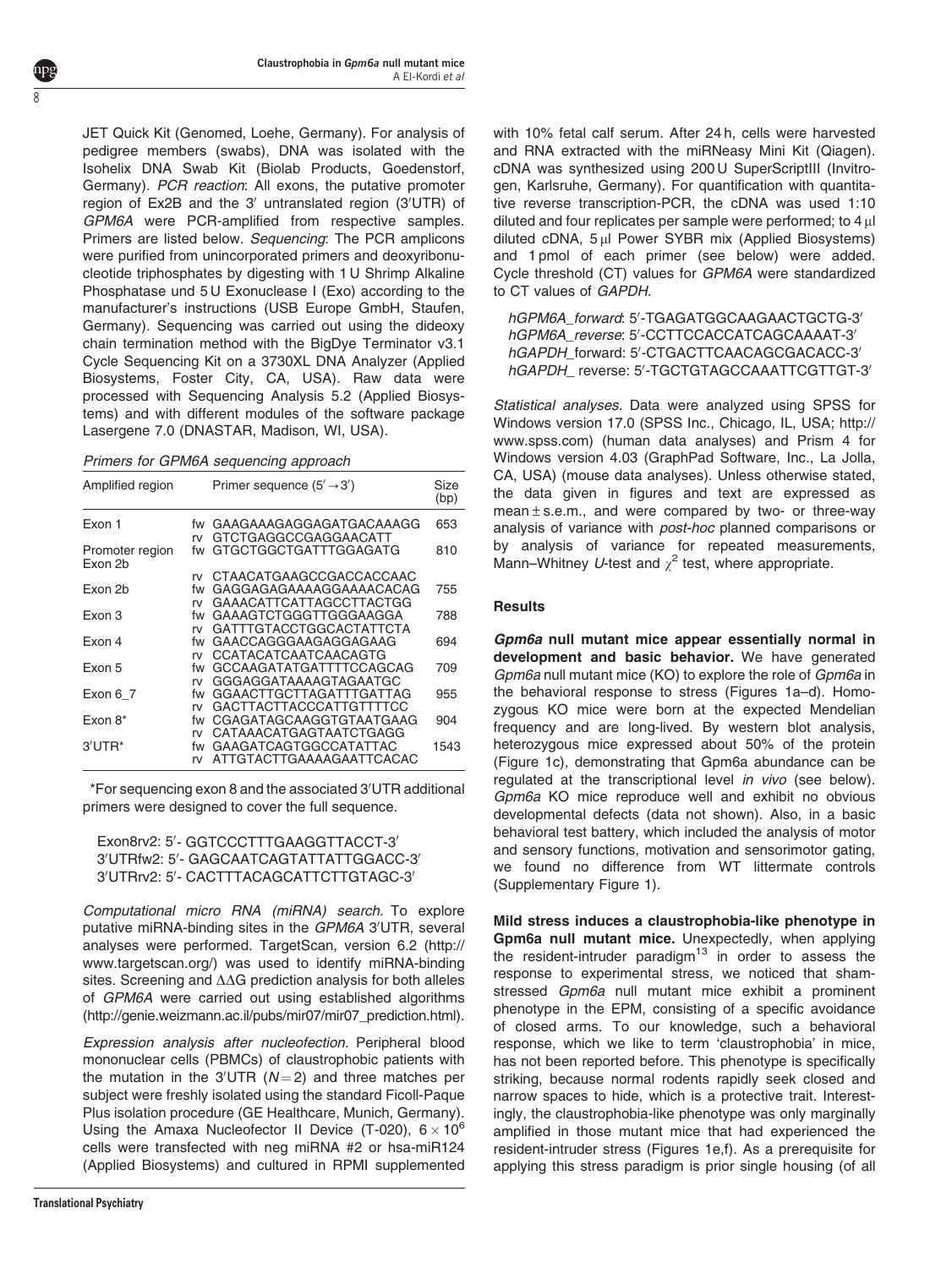mice), we asked whether the relatively mild stress of social withdrawal might have been sufficient to trigger the claustrophobia-like phenotype in *Gpm6a* mutants. Indeed, singlehoused, but not group-housed, Gpm6a mutants showed claustrophobia [\(Figure 1g](#page-1-0)). In these experiments, 10 days of single housing were sufficient to cause downregulation of the stress-responsive gene  $Fkbp5^{22,23}$  $Fkbp5^{22,23}$  $Fkbp5^{22,23}$  in the amygdala of WT mice. Importantly, this downregulation was absent in Gpm6a mutant mice, demonstrating a perturbation of the normal stress response even at the molecular level ([Figure 1h\)](#page-1-0). A comparable result was obtained for Npy5r as another marker of stress (data not shown).<sup>[24](#page-10-0)</sup>

Extra behavioral tests underline the claustrophobia-like  $phenotype$  in  $Gpm6a^{-/-}$  mice. As claustrophobia-like behavior in mice has to our knowledge never been reported before, we performed a large number of extra behavioral tests in eight independent cohorts of male mice in order to substantiate this unusual phenotype. In fact, claustrophobia upon single housing was found in all cohorts of Gpm6a mutants and maintained when EPM was performed in darkness, using infrared cameras or when mice were released in closed arms ([Figures 2a–c\)](#page-3-0). This behavioral response did not rely on whisker functions or vocalizations, as confirmed by whisker cutting and ultrasound recording, respectively (data not shown). Similar to an 'exposure therapy' in humans, repeated EPM testings of mutants reduced and ultimately eliminated the claustrophobia-like behavior ([Figure 2d](#page-3-0); note also the weaker closed arm avoidance of mutants in [Figures 1g and 2b,c](#page-1-0); Supplementary Figure 2B, showing cohorts that already had one previous EPM test session). Also, other tests confirmed our diagnosis of 'claustrophobia', such as a specifically designed wide/narrow box, a light/dark box and the hole board test, in all of which mutant mice lacked preference for narrow and dark spaces ([Figures 2e–g](#page-3-0)), that is, displayed a highly abnormal behavior, considering that rodents naturally prefer these spaces to hide and thereby protect themselves from predators.

Further tests demonstrated slightly increased general anxiety, again reminiscent of the known human claustrophobic phenotype. Mutants spent less time in the center of the open field and showed increased 'baseline freezing' in the fear-conditioning box ([Figures 2h,i\)](#page-3-0). The collection of urine from mutant mice that were kept for 3 h in narrow metabolic cages, revealed a significantly higher corticosterone excretion compared with their WT littermates (at similar urine creatinine values: WT  $0.35 \pm 0.08$  versus KO  $0.39 \pm 0.06$  mg per g body weight and day;  $N = 12$ /group;  $P > 0.1$ ), indicative of an increased stress level [\(Figure 2j\)](#page-3-0). As phobias/panic disorders in humans are more prevalent in females than in males,  $25$  we additionally examined female mutant mice and confirmed a very similar behavioral pattern as in male mice, that is, an unaltered basic behavior and the avoidance of closed arms in EPM (Supplementary Figure 2).

First considerations on a functional compensation for loss of Gpm6a in null mutant mice. Interpreting stress at the level of gene expression changes is difficult, because the encoded proteins can be 'upstream' or 'downstream' of

stress perception, and either contribute to or protect from abnormal stress response. This complicates the prediction of cause and effect in a pathological situation. Gpm6a mRNA is downregulated by chronic social stress and also following prolonged cortisol treatment.<sup>[26](#page-10-0)</sup> As stimulation of the hypothalamus–pituitary–adrenal (stress) axis leads to cortisol release, it is likely that downregulated Gpm6a expression mediates adaptation of the brain to stress and is therefore a healthy response that serves a feedback function in neuronal circuits exposed to stressful signals. The loss of Gpm6a in null mutant mice is clearly tolerated, presumably by the functional compensation of structurally related membrane proteins that are co-expressed in development (but are likely not stress regulated). One candidate for functional compensation is the neuronal Gpm6b gene, which encodes a highly related protein $27$  with a similar (but not identical) spatio-temporal expression in brain<sup>[28,29](#page-10-0)</sup> and which is, unlike *Gpm6a*, not among the identified stress-regulated genes.<sup>[26,30](#page-10-0)</sup> In fact, this gene is upregulated under basal conditions in the amygdalae of Gpm6a mutant mice (KO:  $1.04 \pm 0.06$ ; WT:  $0.86 \pm 0.05$ , normed to Hprt1 and H2afz;  $P < 0.05$ ). To further investigate compensatory functions between the two genes, we cross-bred Gpm6a mutant mice with a newly generated line of Gpm6b null mutant mice.<sup>[31](#page-11-0)</sup> The resulting double-mutant mice develop normally and reproduce well, but show 20% unexplained mortality at age 1 month. Further evidence that Gpm6a and Gpm6b have overlapping functions was found in cultured cortical neurons, in which the loss of both proteins reduced the collapse response of growth cones to soluble ephrin-B5, a repulsive signal.<sup>[31](#page-11-0)</sup> This significant but clearly limited evidence of compensation strongly suggests that several (but not all) Gpm6a functions are redundantly served by Gpm6b and presumably other neuronal proteins. If stress-induced downregulation of Gpm6a expression in vivo were part of a neuroprotective stress response, it would be plausible that Gpm6a null mutant mice can develop normally but are selectively affected at the behavioral level, simply because Gpm6a compensating genes (such as Gpm6b) lack the necessary downregulation following stress exposure.

Selected genomic sequencing of GPM6A reveals associations with claustrophobia. As polymorphisms of human GPM6A, specifically in the noncoding region, could likewise interfere with dynamic gene regulation, we explored the association of this gene with a predisposition to human claustrophobia. A sample of 115 adult subjects ( $N = 47$  selfreported claustrophobics and  $N = 68$  non-claustrophobic controls) were recruited and interviewed with special emphasis on general anxiety and claustrophobia ([Table 1](#page-5-0)). The sociodemographic description of the human sample revealed similar distributions between claustrophobic and non-claustrophobic individuals with regard to age, educational background, gender, ethnicity and marital status. Moreover, cases and controls were well matched for comorbid disease state. The prevalence of DSM-IV anxiety disorders other than claustrophobia ([Table 1](#page-5-0), included under agoraphobia) did not substantially diverge between claustrophobic cases and controls. More than half of the total sample (59%) reported to suffer from at least one (additional)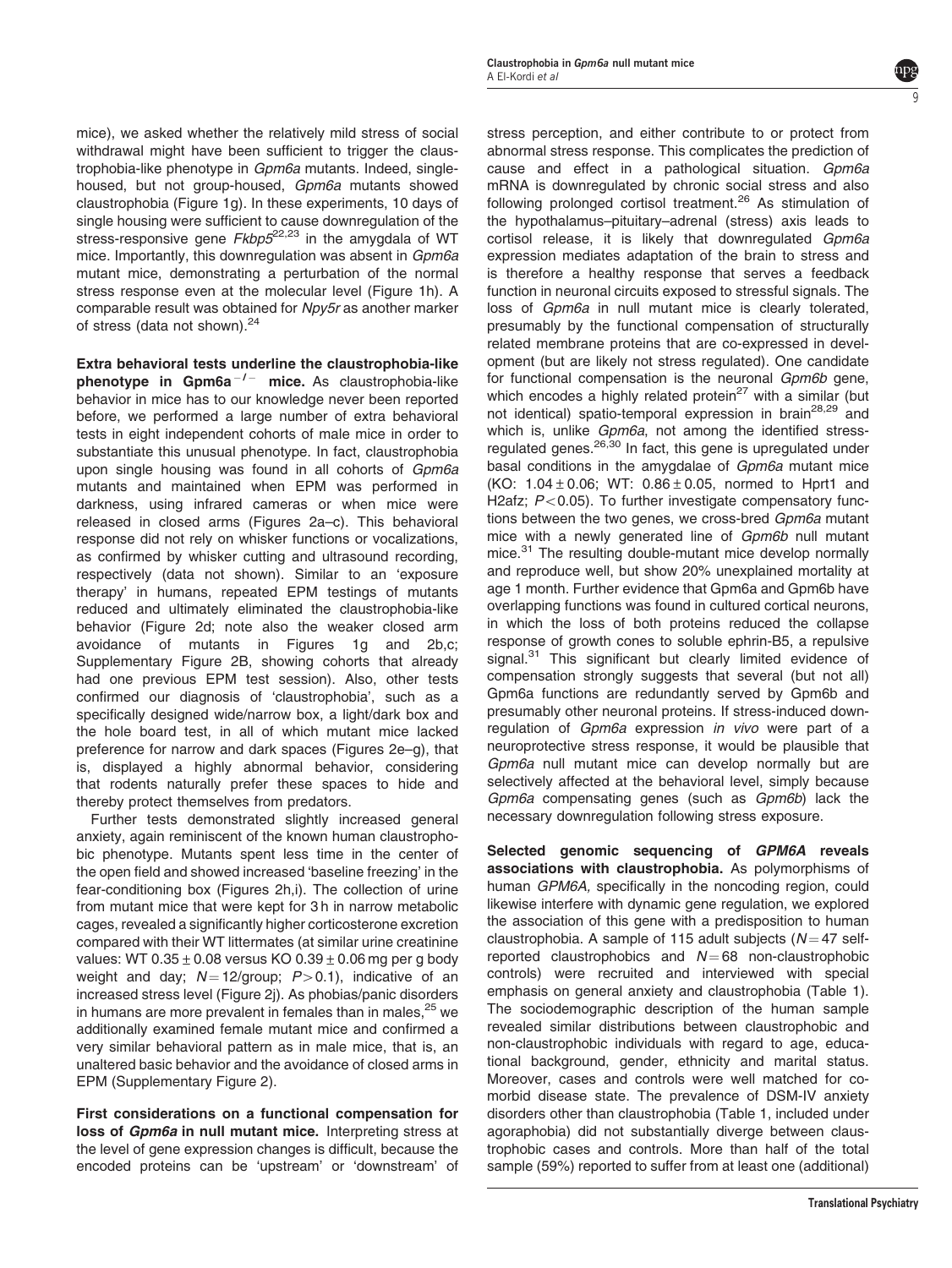anxiety disorder. Expectedly, most individuals suffered from any kind of specific phobia (33%), followed by panic disorder (25%), social phobia and obsessive-compulsive disorder (both 16%). Generalized anxiety disorder was least frequent in our sample (11%). Claustrophobic subjects displayed higher severity ratings on all 10 items of an abbreviated German version of the CLQ<sup>17</sup> (Short CLQ-G; essentially all  $P<$ 000001). Despite a 60% reduction in item number, the Short CLQ-G showed still very good psychometric properties comparable to the original instrument (Supplementary Table 1).

On all 115 subjects, we performed genomic sequencing of GPM6A covering all exons and flanking noncoding regions. This identified nine single-base substitutions in GPM6A, all of which were rare (most of them previously unreported) variants in the noncoding regions. Interestingly, in claustrophobic individuals, the sequenced regions were significantly more polymorphic than in non-claustrophobic controls  $(P = 0.028;$ [Figure 3a](#page-6-0)). To investigate whether particular variants of GPM6A are also genetically linked to claustrophobia, we examined two families that shared sequence abnormalities in the 3'UTR. This allowed us to include information on more than one family member  $(N = 10)$  within two small pedigrees (Supplementary Table 2). Indeed, the sequence variants in the 3'UTR/noncoding region exon8 were consistently found in claustrophobic (but not in non-claustrophobic) individuals ([Figure 3b\)](#page-6-0). Unfortunately, the pedigrees were too small to assess significance. Interestingly, however, when comparing all mutation carriers in our sample of 115 individuals with all non-mutation carriers (independent of the claustrophobia diagnosis) significantly higher scores for most claustrophobiarelevant items were found associated with the mutation status (Supplementary Table 3).

A single-base substitution in the 3'UTR of GPM6A delivers first mechanistic insight. To gain mechanistic insight into the possible role of GPM6A sequence variants in the noncoding region, we focused on the newly identified substitution T to C at position c.\*1834 in the 3'UTR of exon8, consistently associated with claustrophobia in the two pedigrees. In vertebrates, the c.\*1834-T allele is conserved from human to zebrafish ([Figure 3c\)](#page-6-0). Mechanistically, this position is of particular interest because it is located within the seed sequence of miR124. This miRNA is expressed in brain and highly conserved.<sup>[32](#page-11-0)</sup> Indeed, *in silico* analysis of the T-to-C substitution predicts the complete loss of miR124 binding  $(\Delta\Delta G=-\,8.11$  kJ mol  $^{-\,1}).$ 

To assess the effect of miR124 on expression of the endogenous human GPM6A gene, we obtained PBMCs, in which the GPM6A transcript can be detected and quantified by reverse transcription-PCR. When miR124 was overexpressed by nucleofection of freshly isolated PBMCs, steady-state levels of GPM6A mRNA were significantly decreased in cells that were homozygous for the c.\*1834-T (WT) allele, but not in PBMCs from the heterozygous carriers of the mutant c.\*1834-C allele [\(Figure 3d\)](#page-6-0). miR124 is expressed in the adult brain, but has only been studied in neuronal development<sup>[32,33](#page-11-0)</sup> and for its role in neuroplasticity.[34,35](#page-11-0) We asked whether miR124 is also found in the amygdalae of mice and stress regulated. To this end, WT mice were exposed to restraint stress for 6 h, followed immediately by amygdala dissection. Indeed, we detected a significant upregulation of miR124 ([Figure 3e](#page-6-0)) under stress.

# **Discussion**

The behavioral analysis of Gpm6a mutant mice has led to the unexpected finding that a single neuronal gene can cause an isolated behavioral defect, best described as claustrophobia. Belonging to the category of agoraphobia/panic disorder, claustrophobia is often assumed to be a conditioned response, following a related traumatic experience.<sup>[25,36](#page-10-0)</sup> In our model, claustrophobia-like behavior was observed in mice with a strong genetic predisposition (that is, Gpm6a deficiency) when combined with rather mild chronic stress. Interestingly, there was no obvious relationship between the quality of stress (that is, single-housing) and the very specific avoidance behavior. This not only suggests that loss of Gpm6a expression is a key genetic determinant of claustrophobia, but also sufficient to turn an unrelated stressor into a trigger of a unique behavioral response. We note that Gpm6a itself is widely expressed in the CNS, including hippocampus and amygdala as known sites of fear conditioning. Thus, there are no reasons to believe that the encoded membrane protein has evolved in the context of specific behavioral functions. It is much more likely that membrane protein Gpm6a, similar to other proteolipids, [37,38](#page-11-0) is a cholesterol-associated tetraspan,<sup>[39](#page-11-0)</sup> that binds other neuronal membrane proteins, which provide functional specificity. It is thus intriguing that Gpm6a has been found to stimulate endocytosis of  $\mu$ -opioid receptors from the surface of neuronal cells.<sup>[40,41](#page-11-0)</sup> We note that opioids are well known to be involved in regulation of fear/anxiety and their extinction in mouse and man.<sup>[24](#page-10-0)</sup>

Virtually nothing was known about the cause of claustrophobia. Typically, anectodal evidence suggested traumatic experiences, such as in individuals that became trapped alive, but these incidents cannot explain the high frequency of claustrophobia in otherwise normal people. The cause or trigger of some cases of claustrophobia may still be related to exposure to narrow spaces,  $36$  traumatic brain injury<sup>[42](#page-11-0)</sup> and other traumatic experiences, such as surviving of mining accidents, but these are mostly poorly documented. Our report of a mutant mouse model for claustrophobia suggests that also human claustrophobia can have a familial predisposition. We could identify a genetic component of claustrophobia, involving GPM6A expression and its posttranscriptional regulation by the (stress-regulated) neuronal miR124. These data suggest that GPM6A may contribute to the normal stress response in mouse and human. Larger studies in human samples would be required to assess exactly to what extent variants of GPM6A act as a claustrophobia-susceptibility gene.

At first glance, the two findings in mouse and human appear contradictory, because the claustrophobic phenotype was associated with the murine Gpm6a null mutation and the human GPM6A c.\*1834-C allele. The latter is predicted to encode a more stable mRNA, due to the loss of its miR124 binding site. However, both findings can be reconciled with the compensation of Gpm6a (in the null mutant) by related proteins, such as Gpm6b. These proteins substitute for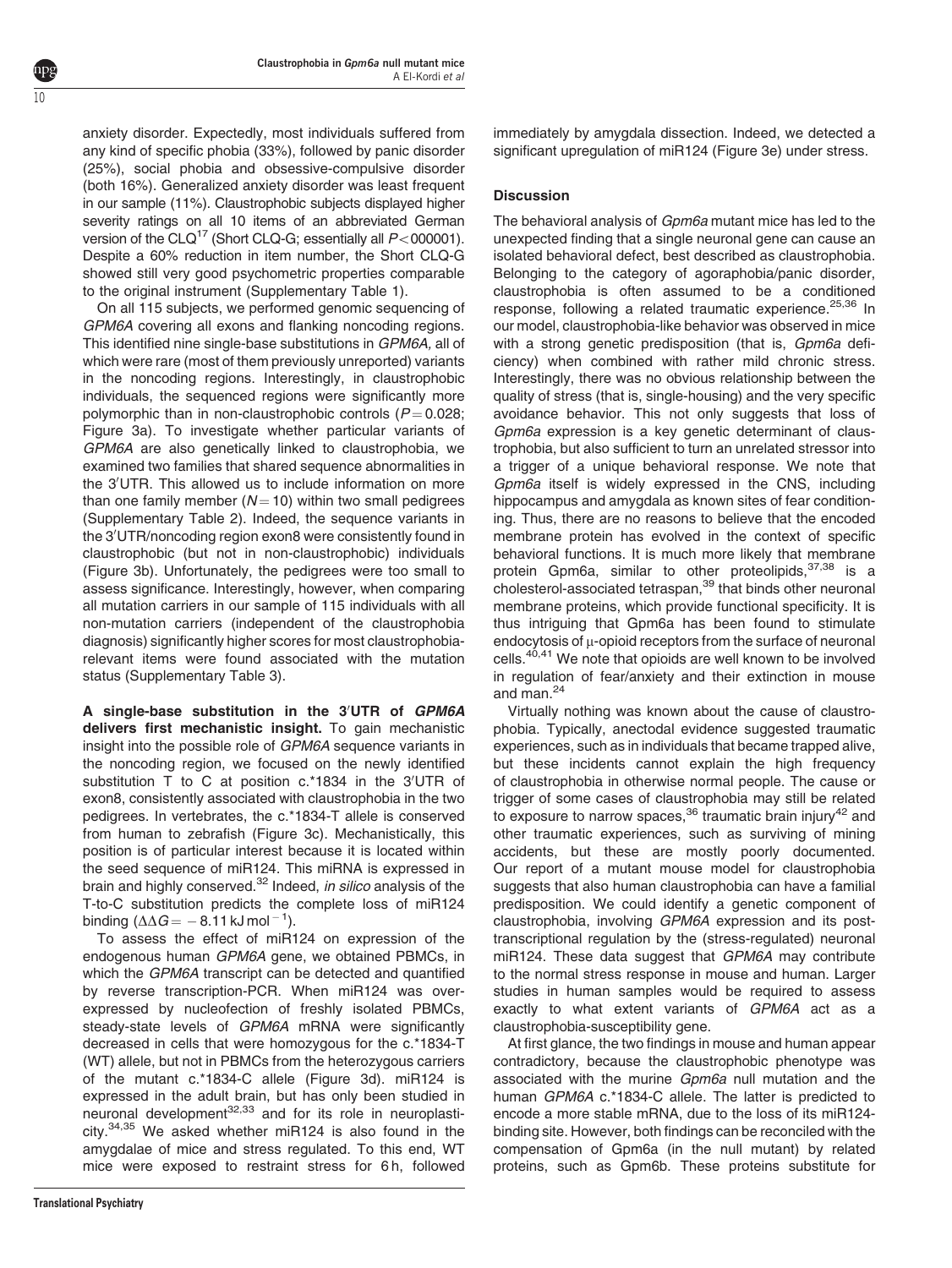<span id="page-10-0"></span>Gpm6a in neurons and allow mutant animals to develop and behave normally. However, when exposed to stress the expression of these genes is not downregulated (unlike Gpm6a), as evidenced by the gene expression profiling that had identified and later confirmed Gpm6a as the only stress-responsive proteolipid in the adult brain.<sup>1,30</sup> Along these lines, we note that miR124, which acts as a stress-regulated mediator of GPM6A downregulation, as shown here, does not have comparable functional binding sites in GPM6B. Thus, loss of dynamic proteolipid expression in neurons (and the inability to downregulate these proteins) may predispose to abnormal stress response, rather than the loss of Gpm6a per se.

The detailed downstream mechanisms will have to be explored in other conditional mouse mutants in the future. Gpm6a drives the rate of endocytosis that downregulates the steady-state level of  $\mu$ -opioid receptors at the surface of neuronal cells.[40,41](#page-11-0) Thus, our data are compatible with a hypothetical model, in which a stress-induced phobia/panic disorder might be caused (in part) by a reduced feedback regulation of endogenous opioid receptor signalling. Obviously, interactions with other proteins that also influence behavior may be functionally relevant, and we note that the human serotonin transporter has been reported to interact in  $cis$  with GPM6A and GPM6B $43$  (and Jana Haase, Dublin, Ireland, personal communication), whereas another study has implicated this serotonin transporter in human panic disorders.[44](#page-11-0) In turn, GPM6A may also be relevant as a modifier of other diseases, and it is intriguing that an association has been found between GPM6A and the severity of depression in patients with schizophrenia.<sup>[45](#page-11-0)</sup> The ramification of GPM6A downstream mechanisms are therefore likely complex and beyond the scope of this study. However, by placing the dynamic expression of GPM6A/Gpm6a both upstream and downstream of stress perception in the brain, we suggest a working model of GPM6A/Gpm6a as a neuronal 'brake' for maintaining a healthy stress response.

### Conflict of interest

The authors declare no conflict of interest.

Acknowledgements. This study was supported by the Max Planck Society and the DFG (Research Center for Molecular Physiology of the Brain (CMBP)). K-AN holds an ERC Advanced Grant. The support of ECMNet (COST BM1001) as well as of ERA-Net Neuron (Grant 01EW1102) is acknowledged. We thank all patients and control subjects for their participation in the study.

#### Author contributions

MK and HW in the lab of K-AN generated the Gpm6a KO mice. PdeM-S and JP carried out the molecular biological characterization of the mice under supervision of HW and K-AN. All behavioral experiments of mice were designed, performed and analyzed by AEl-K. Electroretinogram measurements were done by NS, ultrasound vocalizations by KH. Mouse amygdala dissections and quantitative reverse transcription-PCR from amygdala tissue were performed by SS under supervision of RP. The corticosterone assay was conducted by SS. AK developed and evaluated the Short CLQ-G, was responsible for telephone interviews, recruiting and examination of claustrophobic patients, control subjects, family members as well as data analyses. She was assisted by MB and BS. SG designed the genetic study, performed GPM6A sequencing/data analysis, cell culture, nucleofection and corresponding expression analysis. She was supported by CH. MB did the computational miRNA search. GF and RP gave input to data

analysis, interpretation and literature citation. K-AN and HE initiated the project, designed the whole translational study and wrote the manuscript. HE and K-AN had full access to all data of the study and take responsibility for data integrity and accuracy of data analysis.

- 1. Alfonso J, Fernandez ME, Cooper B, Flugge G, Frasch AC. The stress-regulated protein M6a is a key modulator for neurite outgrowth and filopodium/spine formation. Proc Natl Acad Sci USA 2005; 102: 17196–17201.
- 2. Michibata H, Okuno T, Konishi N, Kyono K, Wakimoto K, Aoki K et al. Human GPM6A is associated with differentiation and neuronal migration of neurons derived from human embryonic stem cells. Stem Cells Dev 2009; 18: 629–639.
- 3. Mukobata S, Hibino T, Sugiyama A, Urano Y, Inatomi A, Kanai Y et al. M6a acts as a nerve growth factor-gated  $Ca(2 + )$  channel in neuronal differentiation. Biochem Biophys Res Commun 2002; 297: 722–728.
- 4. Alfonso J, Pollevick GD, Van Der Hart MG, Flugge G, Fuchs E, Frasch AC. Identification of genes regulated by chronic psychosocial stress and antidepressant treatment in the hippocampus. Eur J Neurosci 2004; 19: 659–666.
- 5. de Kloet ER, Joels M, Holsboer F. Stress and the brain: from adaptation to disease. Nat Rev Neurosci 2005; 6: 463–475.
- 6. Forss-Petter S, Werner H, Berger J, Lassmann H, Molzer B, Schwab MH et al. Targeted inactivation of the X-linked adrenoleukodystrophy gene in mice. J Neurosci Res 1997; 50: 829–843.
- 7. Lagenaur C, Kunemund V, Fischer G, Fushiki S, Schachner M. Monoclonal M6 antibody interferes with neurite extension of cultured neurons. J Neurobiol 1992; 23: 71–88.
- 8. Jung M, Sommer I, Schachner M, Nave KA. Monoclonal antibody O10 defines a conformationally sensitive cell-surface epitope of proteolipid protein (PLP): evidence that PLP misfolding underlies dysmyelination in mutant mice. J Neurosci 1996; 16: 7920-7929.
- 9. El-Kordi A, Winkler D, Hammerschmidt K, Kästner A, Krueger D, Ronnenberg A et al. Development of an autism severity score for mice using Nlgn4 null mutants as a constructvalid model of heritable monogenic autism. Behav Brain Res 2013 (e-pub ahead of print).
- 10. Jaissle GB, May CA, Reinhard J, Kohler K, Fauser S, Lutjen-Drecoll E et al. Evaluation of the rhodopsin knockout mouse as a model of pure cone function. Invest Ophthalmol Vis Sci 2001; 42: 506–513.
- 11. Al-Dujaili EA, Mullins LJ, Bailey MA, Andrew R, Kenyon CJ. Physiological and pathophysiological applications of sensitive ELISA methods for urinary deoxycorticosterone and corticosterone in rodents. Steroids 2009; 74: 938–944.
- 12. Adamcio B, Havemann-Reinecke U, Ehrenreich H. Chronic psychosocial stress in the absence of social support induces pathological pre-pulse inhibition in mice. Behav Brain Res 2009; 204: 246–249.
- 13. Winslow JT, Miczek KA. Habituation of aggression in mice: pharmacological evidence of catecholaminergic and serotonergic mediation. Psychopharmacology (Berl) 1983; 81: 286–291.
- 14. Attwood BK, Bourgognon JM, Patel S, Mucha M, Schiavon E, Skrzypiec AE et al. Neuropsin cleaves EphB2 in the amygdala to control anxiety. Nature 2011; 473: 372–375. 15. APA Diagnostic and Statistical Manual of Mental Disorders, 4th edn (DSM-IV). American
- Psychiatric Association: Washington, DC, 1994.
- 16. Ribbe K, Friedrichs H, Begemann M, Grube S, Papiol S, Kästner A et al. The crosssectional GRAS sample: a comprehensive phenotypical data collection of schizophrenic patients. BMC Psychiatry 2010; 10: 91.
- 17. Radomsky AS, Rachman S, Thordarson DS, McIsaac HK, Teachman BA. The Claustrophobia Questionnaire. J Anxiety Disord 2001; 15: 287–297.
- 18. First MB, Spitzer RL, Gibbon M, Williams JBWRL. Structured Clinical Interview for DSM-IV-TR Axis I Disorders, Research Version, Patient Edition. (SCID-I/P) Biometrics Research, New York State Psychiatric Institute: New York, 2002.
- 19. Rachmann S, Taylor S. Analyses of claustrophobia. J Anxiety Disord 1993; 7: 281–291. 20. Kilborn LC, Labbe EE. Magnetic resonance imaging scanning procedures: development of
- phobic response during scan and at one-month follow-up. J Behav Med 1990; 13: 391-401.
- 21. McIsaac HK, Thordarson DS, Shafran R, Rachman S, Poole G. Claustrophobia and the magnetic resonance imaging procedure. J Behav Med 1998; 21: 255–268.
- 22. Binder EB, Salyakina D, Lichtner P, Wochnik GM, Ising M, Putz B et al. Polymorphisms in FKBP5 are associated with increased recurrence of depressive episodes and rapid response to antidepressant treatment. Nat Genet 2004; 36: 1319–1325.
- 23. Scharf SH, Liebl C, Binder EB, Schmidt MV, Muller MB. Expression and regulation of the Fkbp5 gene in the adult mouse brain. PLoS One 2011; 6: e16883.
- 24. Bowers ME, Choi DC, Ressler KJ. Neuropeptide regulation of fear and anxiety: Implications of cholecystokinin, endogenous opioids, and neuropeptide Y. Physiol Behav 2012; 107: 699–710.
- 25. Schumacher J, Kristensen AS, Wendland JR, Nothen MM, Mors O, McMahon FJ. The genetics of panic disorder. J Med Genet 2011; 48: 361–368.
- 26. Alfonso J, Aguero F, Sanchez DO, Flugge G, Fuchs E, Frasch AC et al. Gene expression analysis in the hippocampal formation of tree shrews chronically treated with cortisol. J Neurosci Res 2004; 78: 702–710.
- 27. Möbius W, Patzig J, Nave KA, Werner HB. Phylogeny of proteolipid proteins: divergence, constraints, and the evolution of novel functions in myelination and neuroprotection. Neuron Glia Biol 2008; 4: 111–127.
- 28. Werner H, Dimou L, Klugmann M, Pfeiffer S, Nave KA. Multiple splice isoforms of proteolipid M6B in neurons and oligodendrocytes. Mol Cell Neurosci 2001; 18: 593-605.
- 29. Yan Y, Lagenaur C, Narayanan V. Molecular cloning of M6: identification of a PLP/DM20 gene family. Neuron 1993; 11: 423–431.